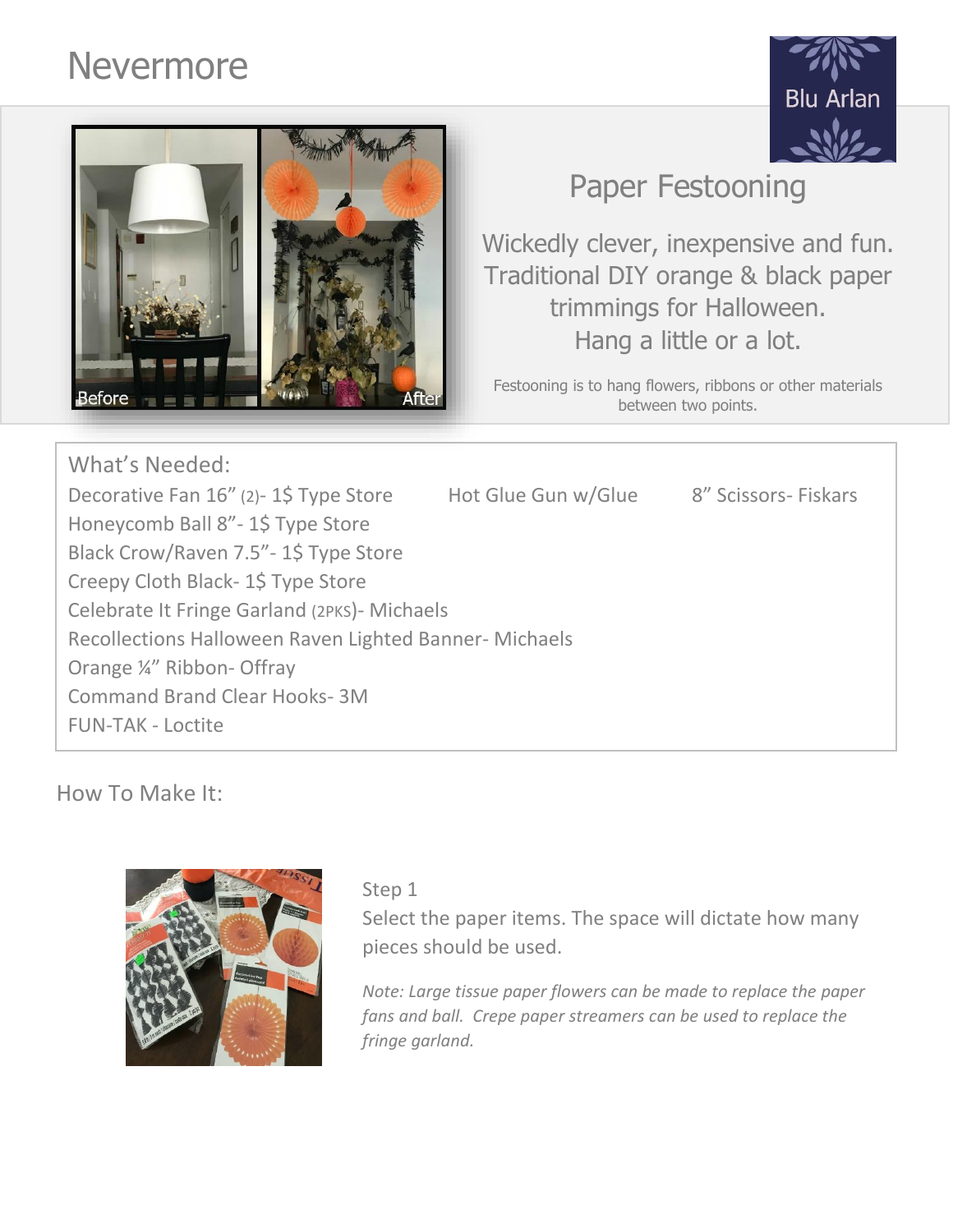

#### Step 2

We decorated the entryway, dining and living areas of our apartment. The space was small and offered a unique layout for this theme.

*Note: The ceiling light (shown) is battery operated and was removed easily.*



#### Step 3

Start by placing 3 Command hooks on the ceiling over the dining table 12" to 15" apart. Drape a piece of black fringe garland between the three hooks.